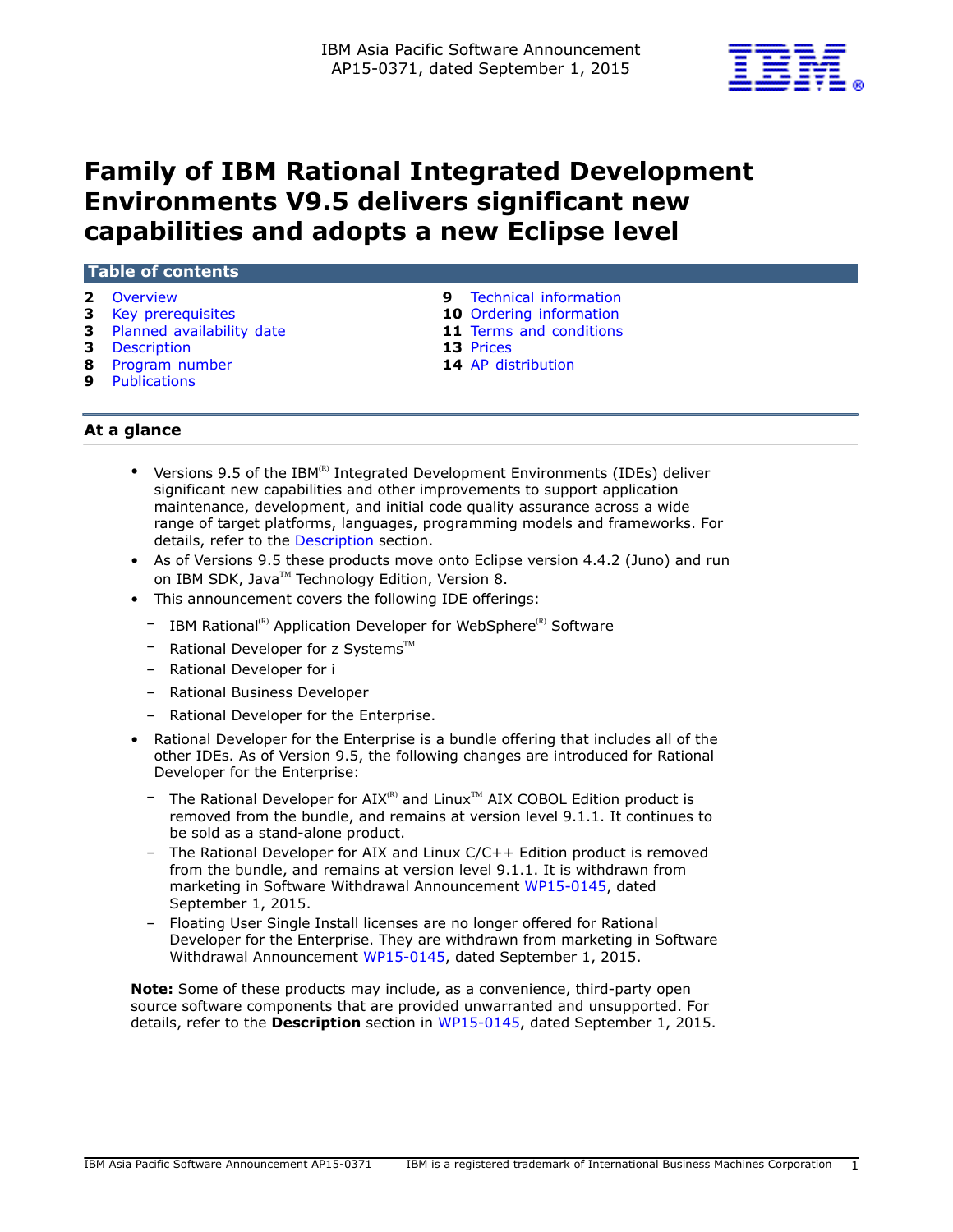## <span id="page-1-0"></span>**Overview**

The Rational IDE offerings are designed to optimize the activities of software design, creation, initial quality assurance, and maintenance in the context of a DevOps practice. Versions 9.5 of these offerings introduce significant new capabilities and updated platform currency (including adoption of Eclipse 4.4.2 as their foundations). For details, refer to the [Description](#page-2-2) section.

The purpose of the IDEs is to help you realize the objectives of DevOps:

- Speed. Deliver more, faster.
- Business agility. Make developers' skills more portable so the business can pivot more quickly as business conditions and requirements change; provide developers with tools for rapidly modernizing heritage systems of record and developing multichannel (mobile) applications that leverage a wide variety of back-end systems.
- Leanness. Eliminate the waste introduced by software defects and inefficient collaboration.

To that purpose, the IDEs provide these high-level capabilities:

- Speed and agility. Application comprehension and impact analysis tools that shorten learning curves and help you make decisions more quickly and confidently
- Speed. Intelligent editors, outline views, content assist, auto-completion, instantaneous syntax validation, context help, and other capabilities that help you implement your decisions faster
- Business agility. Tools for developing multitier, multichannel (mobile) enterprise applications that leverage a wide variety of back-end systems
- Business agility. A variety of tools and techniques for maintaining, extending, and modernizing COBOL, RPG, PL/1, Enterprise JavaBeans<sup>TM</sup> (EJB), and other applications
- Business agility. A common developer user experience across a breadth of languages, programming models, and platforms
- Leanness. Defect avoidance and early detection: code-generating wizards, static code analysis, code coverage analysis, profiling, unit test automation, and more
- Leanness. Rapid defect take-down: cross-language/cross-platform debuggers and a team debugging capability
- Leanness. Integrations with the broader IBM DevOps solution to provide developers with collaboration tools and visibility to activities and status across the lifecycle from planning and requirements through change and configuration management, downstream testing and deployment, and customer feedback

The Rational IDEs for z Systems and IBM i have an additional purpose, to help organizations attract talent and reduce training costs for new mainframe and midrange system developers. The IDEs include many learning aids. Many potential new hires already have Eclipse skills.

The Rational IDEs can integrate seamlessly with Rational Team Concert<sup>TM</sup> (a planning, collaboration, and change management solution). This enables developers to collaborate more efficiently and lends transparency to development processes and project health by making key status, quality, and risk information that are available to the broader population of project stakeholders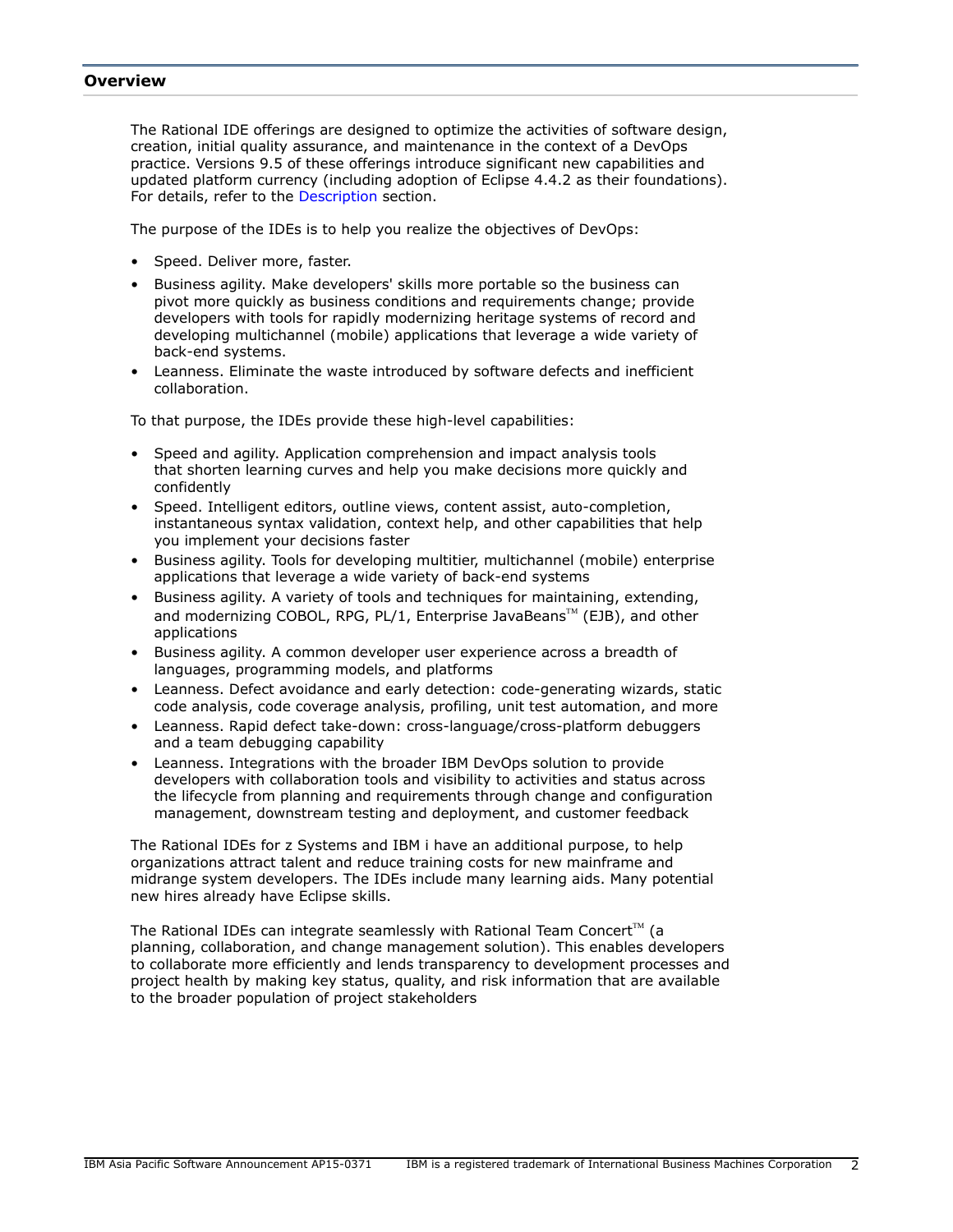# <span id="page-2-0"></span>**Key prerequisites**

Linux and Windows $TM$  operating systems are supported.

For details, refer to the [Hardware requirements](#page-8-2) and [Software requirements](#page-8-3) sections.

## <span id="page-2-1"></span>**Planned availability date**

- September 18, 2015. Electronic delivery
- October 6, 2015. Media pack delivery.
	- For Rational Developer for z Systems only.
	- Other IDE offerings are download only.

# <span id="page-2-2"></span>**Description**

It is important to note that some of these products may include, as part of their bills of material (installable images), third-party open source software components that are commonly used in combination with the products. This is done purely as a convenience to the client.

These components are provided unwarranted and unsupported. IBM does not assume any responsibility for technical support of these components. Technical support of these components is the responsibility of the open source software communities that produce them. Clients are responsible to seek technical support directly from those communities. Also, such third-party components might not conform to IBM internal standards for software accessibility and internationalization (for example, such components might be English-only).

To the extent that IBM provides internally produced software that implements specific points of integration with such third-party components, or provides software for installing such third-party components, IBM does assume responsibility for technical support of that integration or installation software. At this time, in the products that are the subject of this announcement, these third-party components are included unwarranted and unsupported in the products' bills of material:

- eGit (Eclipse)
- Eclipse Marketplace Client (Eclipse)
- Cordova (Apache)
- The Jasmine JavaScript $T^M$  framework code (Jasmine community)
- Cloud Foundry

## **New capabilities**

## *Rational Application Developer for WebSphere software*

- Tooling for Java 8 and Java EE 7
- Support for and inclusion of the latest WebSphere Application Server Liberty Profile
	- With support for Java EE 7 Full and Web profile
	- Full traditional WebSphere Application Server test environments also continue to be supported at version levels 7.0, 8.0, and 8.5.5
	- Test Environment installable images are included for 8.0 and 8.5.5.
- New and enhanced Liberty Profile tools, such as:
	- Improved Liberty Profile repository integration through proxy
	- Remote debug session support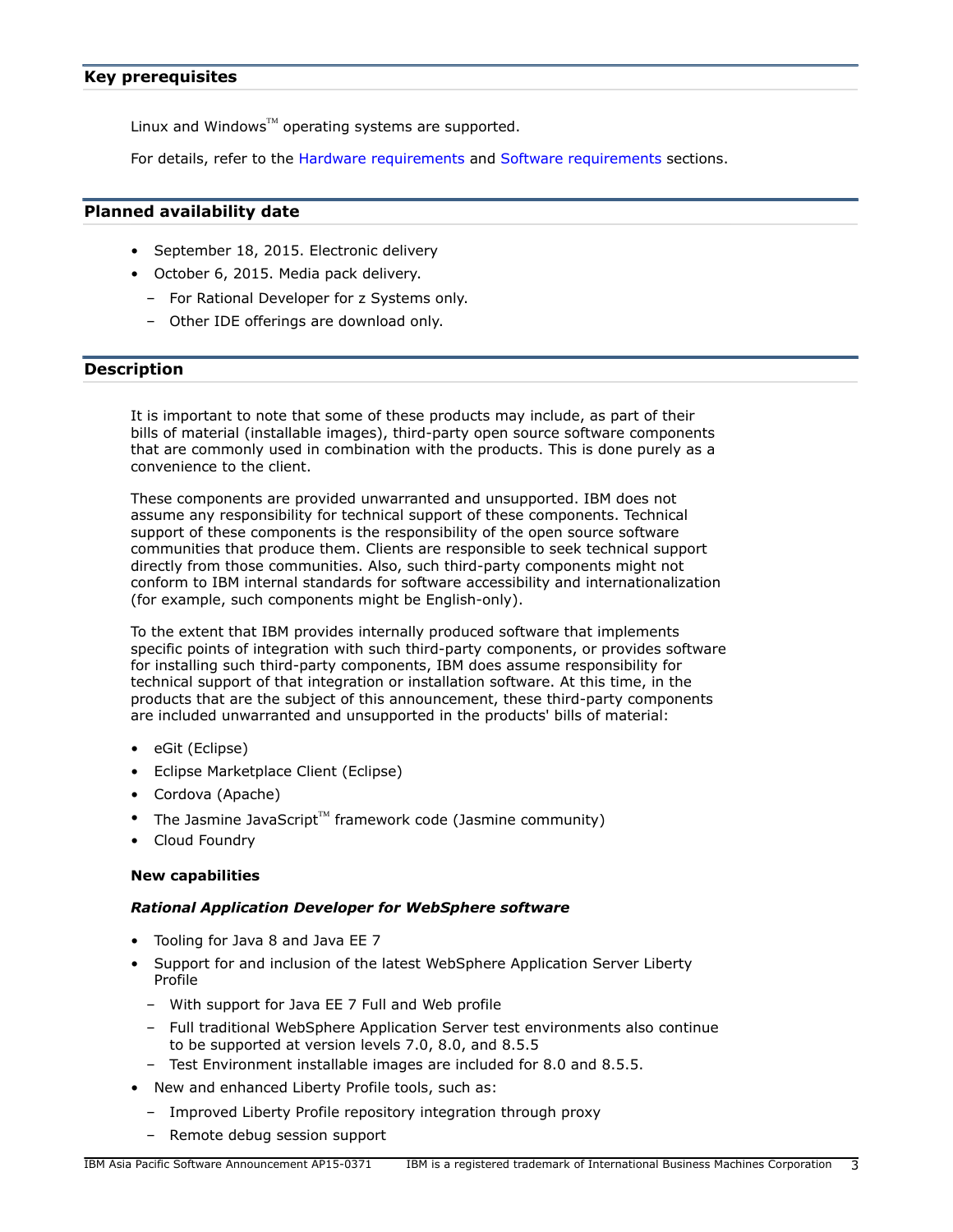- Automatic detection and resolution of feature conflicts
- Use of on premise Liberty Profile repository
- Ability to use new configuration drop-ins to customize or override an existing server configuration
- Tools for Java EE 7, such as:
	- Ability to publish Java EE7 enterprise archives (EARs) to WebSphere Application Server Liberty Profile server (V8.5.5.6 or later)
	- Support for EJB Lite/Full (with validation) and standalone EJB modules (for example, in a JAR)
	- Java Batch tools supporting JSR 352
	- Bean Validation 1.1 tools supporting JSR 349
	- Java API for WebSocket 1.1 tools supporting JSR 356
	- A new deployment descriptor editor for Java EE Security Permissions
	- Context Dependency Injection tools enhancements that support CDI 1.2 (JSR 346) and JPA 2.1 (EclipseLink)
- New support for JSF 2.2 that includes the ability to create JSF 2.2 portlet projects for Liberty profile. This enables use of Rational Application Developer for WebSphere Software to use new JSF features, such as Faces Flow and Resource Library Contracts, and the ability to enable interactivity between HTML5 and JSF so as to take advantage of the new features in HTML5, while maintaining the features and characteristics of a mature and robust web framework.
- A Java EE Specification UpgRational Application Developere wizard for migrating projects and the modules they contain from older versions to Java EE6 and Java EE7.
- Faster workbench startup (when used on 64-bit operating system.) Twenty-five per cent improvement is observable, but not formally benchmarked.
- Support for portlets on Liberty Profile.
- Support for dynamic (performance, memory, and threading) and code coverage analysis on a remote Liberty Profile server.
- Ability to use static code analysis results as a criterion for permitting change sets to be delivered to Rational Team Concert.
- Usability (including streamlined installation) and functional improvements to the included utilities for automating builds, static code analysis, unit testing, and code coverage analysis in Continuous Integration environments. These capabilities are now packaged into a new "Code Quality Extension for Continuous Integration" component. This change also introduces a new capability to run static code analysis as part of the automated builds and show the static code analysis result in the build result.
- Code coverage analysis that is enhanced to afford more granular coverage statistics for tests within a JUnit test suite, and to make it easier to merge code coverage results from multiple result locations.
- A new integration with the Cloud Foundry command line interface that enables clients to launch the Cloud Foundry command line interface without leaving the IDE, for purposes of executing CF actions that are not available from any other tooling interface (for example, managing organizations, domains and buildpacks, and the ability to manage quotas and service brokers).
- A new integration with the open source Jasmine framework for JavaScript unit testing.
- Currency. Updated with latest version of Cordova; updated with latest version of Bluemix $T^M$  Tools for Eclipse; support for the latest GA level version of the Liberty Profile; (see also the currency updates for all IDEs, listed in **All IDEs** section below).

# *Rational Developer for z Systems*

- Integrated Debugger support for HLASM (in LE only).
- Integrated Debugger support for  $CICS^{(R)}$  V5.2 and CICS V5.3 applications.
- Unit testing ("zUnit") support for PL/I.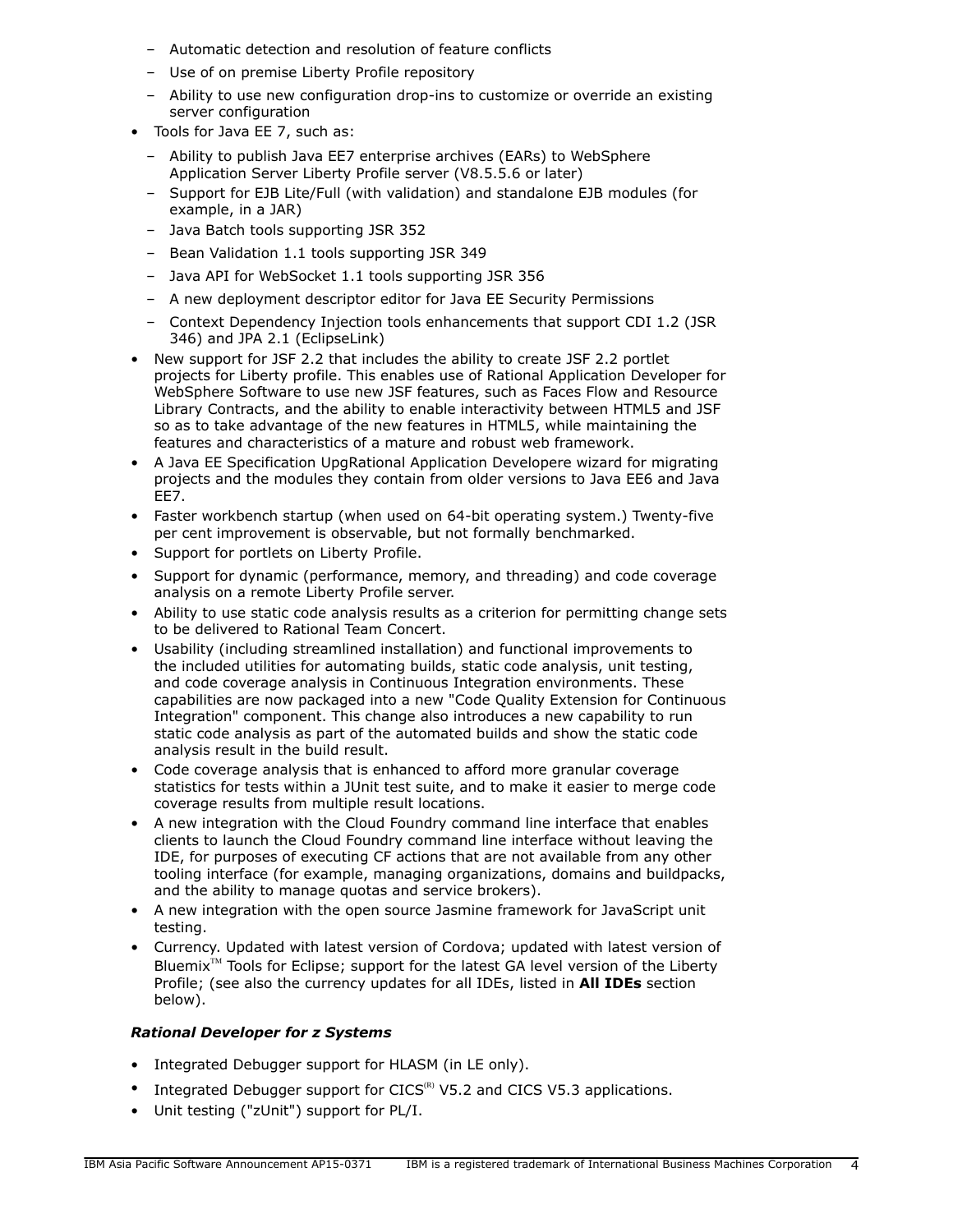- General improvements to code coverage analysis capabilities.
- Enhanced TSO command line support (TSO CEA)
- Ability for  $z/OS^{(R)}$  system admins and users to SEND messages to Rational Developer for z System clients.
- Ability to use static code analysis results as a criterion for permitting change sets to be delivered to Rational Team Concert.
- Other requested features (see the **What's new in Rational Developer for z Systems V9.5** section of the Rational Developer for z System knowledge Center).
- Currency. Supports z/OS 2.2, COBOL 5.x. Refer to also the currency updates listed in the **All IDEs** section.

# *Rational Developer for i*

- Addition of a built-in 5250 emulator
- RemovaI of the 80-column restriction in RPG code editor, to enable fully freeform RPG (use of fully free-form requires corresponding support in the RPG compiler, delivery of which is expected in the form of a TR during the calendar quarter in which this announcement is being published)
- Addition of Snippet Support feature in the Push-to-Client feature
- Enhanced ability to rearrange Remote System Explorer (RSE) Filters
- Improvements to free-form RPG formatting (indentation support) in the RPG code editor
- Improved RPG Content Assist
- General improvements to code coverage analysis capabilities, including significantly improved performance ( $\sim$  20x speed improvement is observable for most programs, but not formally benchmarked)

See also the currency updates listed in the **All IDEs** section.

# *Rational Business Developer*

- Support for SOAP 1.2 (as a SOAP client)
- Currency. Eclipse 4.4.2, Java 8, COBOL 5.x, and XULRunner Windows 64-bit
- Static Code Analysis (Code Review) for EGL source
- Extension of existing EGL Mobile Support to enable creation of hybrid Cordova applications
- Additional EGL Dojo Mobile Widgets such as Accordion, Simple Dialogs, Filter Lists, and others
- Enablement of Channels when using CICS Resource Adapters (CICSJ2C)
- Other requested features (see the **What's new in Rational Business Developer V9.5** section of the EGL knowledge Center)

See also the currency updates listed in the **All IDEs** section below.

# **All IDEs**

- Inclusion of a new Update Notifier utility that alerts you to the availability of new product code (patches, fixpacks, modification releases) in Fix Central.
- Currency. Support for Eclipse 4.4.2. Runs on IBM SDK, Java Technology Edition, Version 8.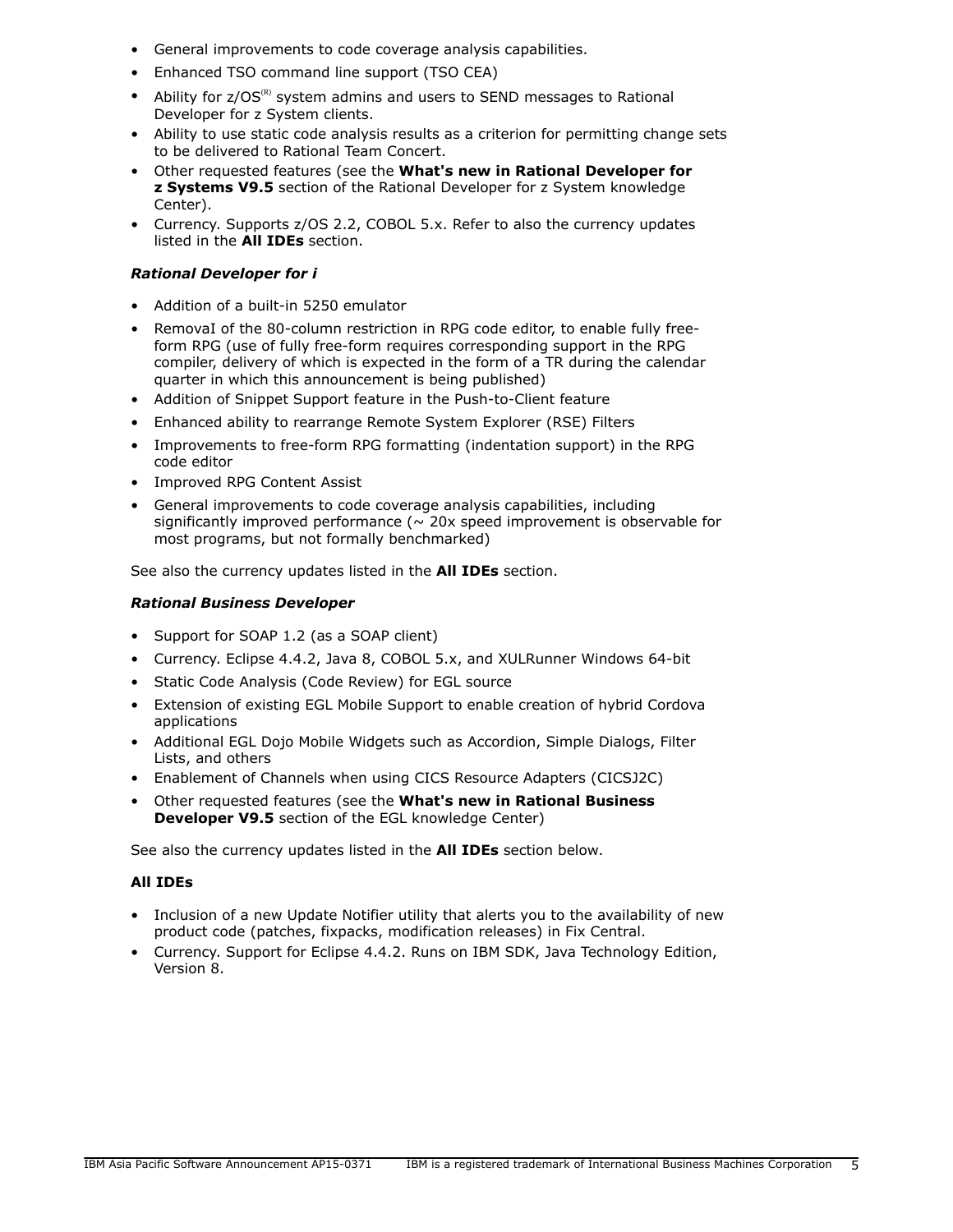## **Capability deprecations**

## *Rational Application Developer for WebSphere Software*

These deprecations apply also to the Version 9.5 of Rational Developer for i RPG and COBOL + Modernization Tools Java Edition, which includes a large functional subset of the Rational Application Developer for WebSphere Software product.

| Content                                              | <b>Rationale</b>                                          | <b>Client recommendation</b>                    |
|------------------------------------------------------|-----------------------------------------------------------|-------------------------------------------------|
| Page Designer                                        | Old feature, poor usability<br>and poor utility           | Rich Page Editor                                |
| JSF 1.x tools and support<br>of 1.x spec and runtime | End of spec life, lack of<br>community support for<br>JWL | Move to JSF 2 or alternate<br>programming model |
| Tools for SIP 1.0                                    | Obsolete spec                                             | Move to SIP 1.1                                 |

#### **Withdrawn capabilities**

## *Rational Application Developer for WebSphere Software*

Some of these capability withdrawals also apply to Version 9.5 of Rational Developer for i RPG and COBOL + Modernization Tools Java Edition, which includes a large functional subset of the Rational Application Developer for WebSphere Software (Rational Application Developer) product.

(Software Withdrawal Announcement [WP15-0145,](http://www.ibm.com/common/ssi/cgi-bin/ssialias?infotype=an&subtype=ca&appname=gpateam&supplier=872&letternum=ENUSWP15-0145) dated September 1, 2015)

| <b>Content</b>                                                                           | <b>Rationale</b>                                                                                                                                                                                                                                                                                 | <b>Client recommendation</b>                                               |
|------------------------------------------------------------------------------------------|--------------------------------------------------------------------------------------------------------------------------------------------------------------------------------------------------------------------------------------------------------------------------------------------------|----------------------------------------------------------------------------|
| Java Visual Editor (JVE)                                                                 | Low usage, no market<br>demand (little rich client<br>dev is done any more)                                                                                                                                                                                                                      | Use one of the available<br>Open Source Software<br>alternatives.          |
| JSF Widget Library (JWL)                                                                 | Incompatible with JSF<br>2, customers know<br>they must update JSF 1<br>applications                                                                                                                                                                                                             | Move to JSF 2 or to<br>alternate programming<br>model.                     |
| Tools for IBM Workload<br>Deployer and<br>PureApplication <sup>(R)</sup> System          | <b>IBM Workload Deployer</b><br>technology WebSphere<br><b>Application Server</b><br>included in Rational<br><b>Application Developer</b><br>for the purpose of using<br>Rational Application<br>Developer to work<br>with IBM Smart Cloud<br>Enterprise (SCE). SCE is<br>no longer operational. | Strategic alternatives<br>(Cloud Orchestrator,<br>Bluemix, and so on).     |
| FTP import and export<br>functions                                                       | No detectable customer<br>use.                                                                                                                                                                                                                                                                   | Use a different import-<br>export modality.                                |
| HTTP import function                                                                     | No detectable customer<br>use.                                                                                                                                                                                                                                                                   | Use a different import<br>modality.                                        |
| Rational ClearCase <sup>(R)</sup> SCM<br>adapter                                         | This component is no<br>longer preferred solution<br>for ClearCase integration<br>with Eclipse.                                                                                                                                                                                                  | Use Rational ClearTeam<br>Explorer (CTE)                                   |
| Dojo Objective Harness<br>(DOH)                                                          | No detectable customer<br>use.                                                                                                                                                                                                                                                                   | Get DOH directly from the<br>Dojo foundation (https://<br>dojotoolkit.org) |
| Dojo-based, site designing<br>Portlet feature for Portal                                 | Low to zero usage.                                                                                                                                                                                                                                                                               | Perform this work through<br>the Portal console.                           |
| <b>Rational Unified Process</b><br><b>Advisor and Process</b><br><b>Browser features</b> | Associated content<br>is outdated, with no<br>evidence of customer<br>usage.                                                                                                                                                                                                                     | Not applicable.                                                            |
| Rational RequisitePro <sup>(R)</sup><br>integration                                      | The Rational Requisite Pro<br>product is withdrawn from<br>market                                                                                                                                                                                                                                | Link requirements to code<br>indirectly via RTC-DOORS<br>NG integration    |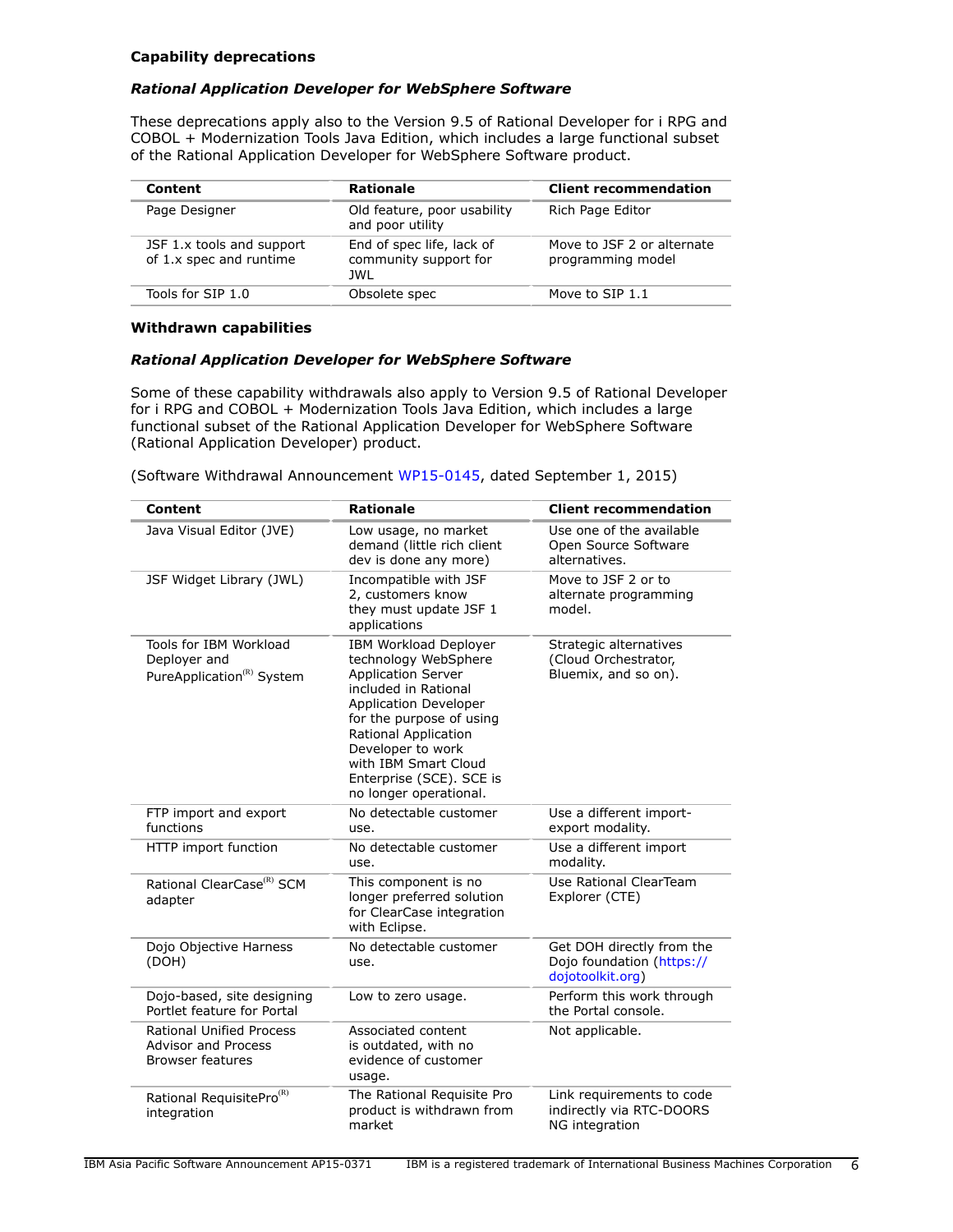| <b>Content</b>                                                                      | <b>Rationale</b>                                                                                                                                                                                                                                                                                                               | <b>Client recommendation</b>                                                                                                                                                                                                                                                                                                                                                                                                                                                                |
|-------------------------------------------------------------------------------------|--------------------------------------------------------------------------------------------------------------------------------------------------------------------------------------------------------------------------------------------------------------------------------------------------------------------------------|---------------------------------------------------------------------------------------------------------------------------------------------------------------------------------------------------------------------------------------------------------------------------------------------------------------------------------------------------------------------------------------------------------------------------------------------------------------------------------------------|
| Tools support for Struts<br>1.1 and Tiles                                           | These tools were specific<br>to Struts 1.x which<br>reached EOL in 2013,                                                                                                                                                                                                                                                       | Work with Struts/Tiles<br>using standard Web<br>Project by bringing your<br>own 2.x or newer libraries                                                                                                                                                                                                                                                                                                                                                                                      |
| The product Feedback<br>feature (aka "Phone<br>Home")                               | Unused; not a customer<br>facing value-add feature;<br>can cause unnecessary<br>performance and/or<br>functional issues                                                                                                                                                                                                        | Not applicable                                                                                                                                                                                                                                                                                                                                                                                                                                                                              |
| TPTP Test component                                                                 | Associated content<br>is outdated, with no<br>evidence of customer<br>usage                                                                                                                                                                                                                                                    | Not applicable                                                                                                                                                                                                                                                                                                                                                                                                                                                                              |
| The installable image for<br>WebSphere Application<br>Server for Developers<br>V7.0 | WebSphere Application<br>Server V7.0 becames<br>eligible (per the IBM<br>Software Support Lifecycle<br>Policy) to go to End of<br>Service in April 2014. It<br>is likely that WebSphere<br>Application Server V7.0<br>will reach end of service<br>long before Rational<br>Application Developer 9.5<br>reaches end of service | Obtain an installable<br>image from an older<br>version of Rational<br><b>Application Developer</b><br>or obtain it directly from<br>ibm.com <sup>(R)</sup> . The server<br>tools for this WebSphere<br>Application Server version<br>are **not** removed<br>from Rational Application<br>Developer 9.5, so it is still<br>possible to use Rational<br><b>Application Developer</b><br>9.5 to work develop and<br>maintain applications<br>targeted to WebSphere<br>Application Server V7.0 |

## *Rational Developer for z Systems*

| Content                                  | <b>Rationale</b>                                                          | <b>Client Recommendation</b>                                                          |
|------------------------------------------|---------------------------------------------------------------------------|---------------------------------------------------------------------------------------|
| ADM Component<br>(previously deprecated) | ADM connection types<br>for CICS have become<br>obsolete                  | Use the strategic CICS<br>provided CICSPlex <sup>(R)</sup> SM<br>and CMCI connections |
| Rational ClearCase SCM<br>adapter        | No longer preferred<br>solution for ClearCase<br>integration with Eclipse | Use Rational ClearTeam<br>Explorer (CTE)                                              |

## *Rational Business Developer*

| Content                                    | <b>Rationale</b>                                                                                 | <b>Client recommendation</b>                                 |
|--------------------------------------------|--------------------------------------------------------------------------------------------------|--------------------------------------------------------------|
| JSF 1.x support<br>(previously deprecated) | The JSF 1.x spec is end of<br>life.                                                              | Migrate to EGL Rich UI<br>(which generates to<br>JavaScript) |
| Installation option for<br>Struts tools    | Struts 1.1 and tiles are<br>removed from underlying<br>Rational Application<br>Developer subset. | Not applicable                                               |
| Rational ClearCase SCM<br>adapter          | No longer preferred a<br>solution for ClearCase<br>integration with Eclipse.                     | Use Rational ClearTeam<br>Explorer (CTE)                     |

## *Rational Developer for the Enterprise*

Rational Developer for the Enterprise is a bundle offering that includes all of the other IDEs. As of Version 9.5, the following changes are introduced for Rational Developer for the Enterprise:

- The Rational Developer for AIX and Linux AIX COBOL Edition product is removed from the bundle (it remains at Version 9.1.1 and continues to be sold as a standalone product)
- The Rational Developer for AIX and Linux C/C++ Edition product is removed from the bundle (it remains at Version 9.1.1 and it is withdrawn from marketing). Floating User Single Install licenses are no longer offered for Rational Developer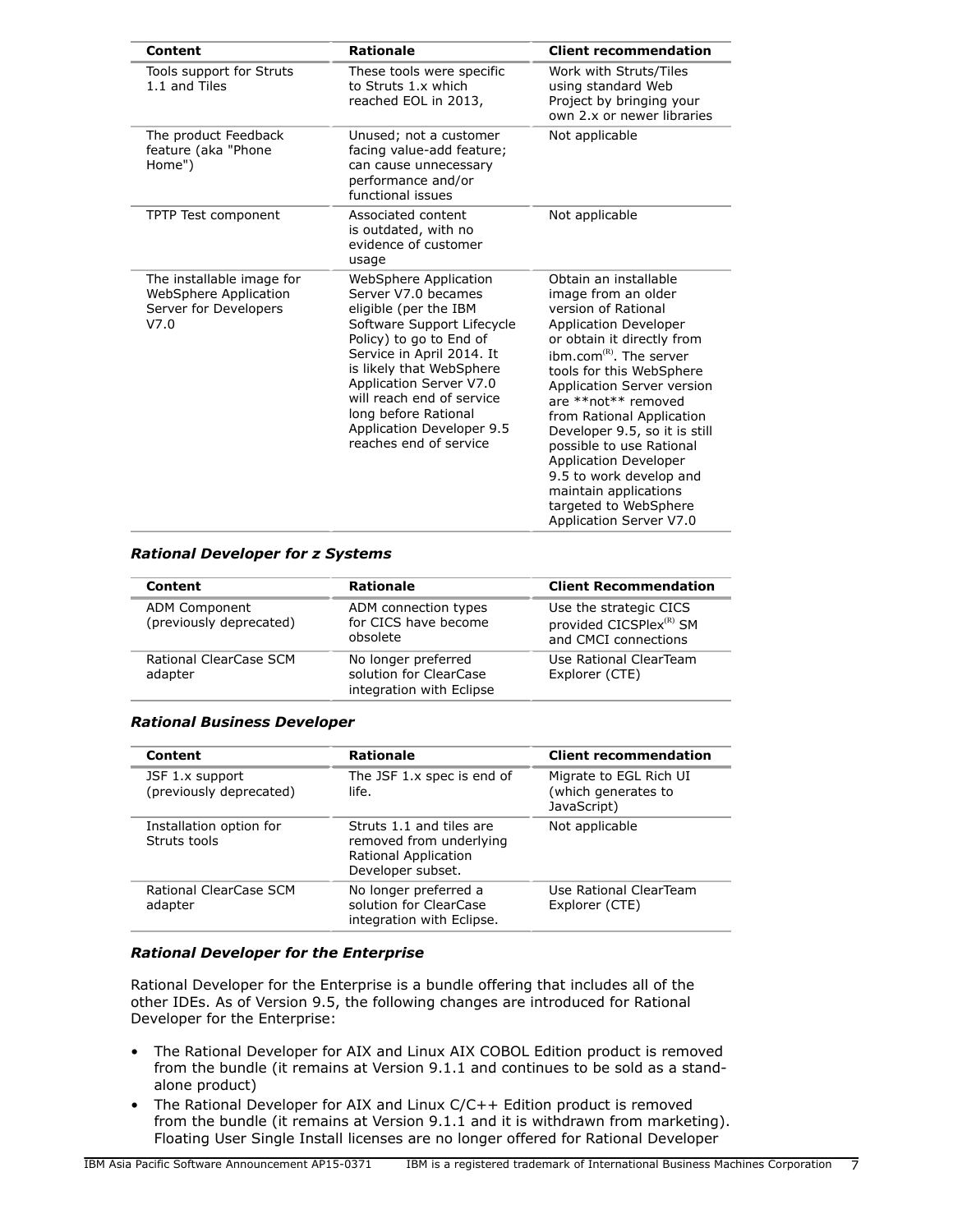for the Enterprise. Details are provided in Software Withdrawal Announcement [WP15-0145,](http://www.ibm.com/common/ssi/cgi-bin/ssialias?infotype=an&subtype=ca&appname=gpateam&supplier=872&letternum=ENUSWP15-0145) dated September 1, 2015.

# *All IDEs*

- The Rational IDEs will no longer include Worklight<sup>(R)</sup> Enterprise for Non-Production in their product packaging.
- Local Help Updater is removed. Local help is still available but the process to install-update will change.
- The IDE products, with the exception of Rational Developer for z Systems, will no longer be offered on physical media.
- Versions 9.5 and later of the IDE products are not supported on desktops running 32b Linux distributions.

# <span id="page-7-0"></span>**Program number**

| <b>Product name</b>                                                    | <b>VRM</b> | <b>PID</b> |
|------------------------------------------------------------------------|------------|------------|
| <b>IBM Rational Application</b><br>Developer for WebSphere<br>Software | 9.5.0      | 5724-J19   |
| IBM Rational Developer for<br>z Systems                                | 9.5.0      | 5724-T07   |
| IBM Rational Developer for                                             | 9.5.0      | 5724-Y99   |
| IBM Rational Developer for                                             | 9.5.0      | 5733-RDW   |
| <b>IBM Rational Business</b><br>Developer                              | 9.5.0      | 5724-S50   |
| IBM Rational Developer for<br>the Enterprise                           | 9.5.0      | 5725-K78   |
|                                                                        |            |            |

# **Product identification number**

| <b>Product name</b>                                                    | <b>VRM</b> | <b>PID</b> |
|------------------------------------------------------------------------|------------|------------|
| <b>IBM Rational Application</b><br>Developer for WebSphere<br>Software | 9.5.0      | 5724-J19   |
| IBM Rational Developer for<br>z Systems                                | 9.5.0      | 5724-T07   |
| IBM Rational Developer for                                             | 9.5.0      | 5724-Y99   |
| IBM Rational Developer for                                             | 9.5.0      | 5733-RDW   |
| <b>IBM Rational Business</b><br>Developer                              | 9.5.0      | 5724-S50   |
| IBM Rational Developer for<br>the Enterprise                           | 9.5.0      | 5725-K78   |

# **Offering Information**

Product information is available via the Offering Information website <http://www.ibm.com/common/ssi>

Also, refer to the Passport Advantage $^{(R)}$  website <http://www.ibm.com/software/passportadvantage>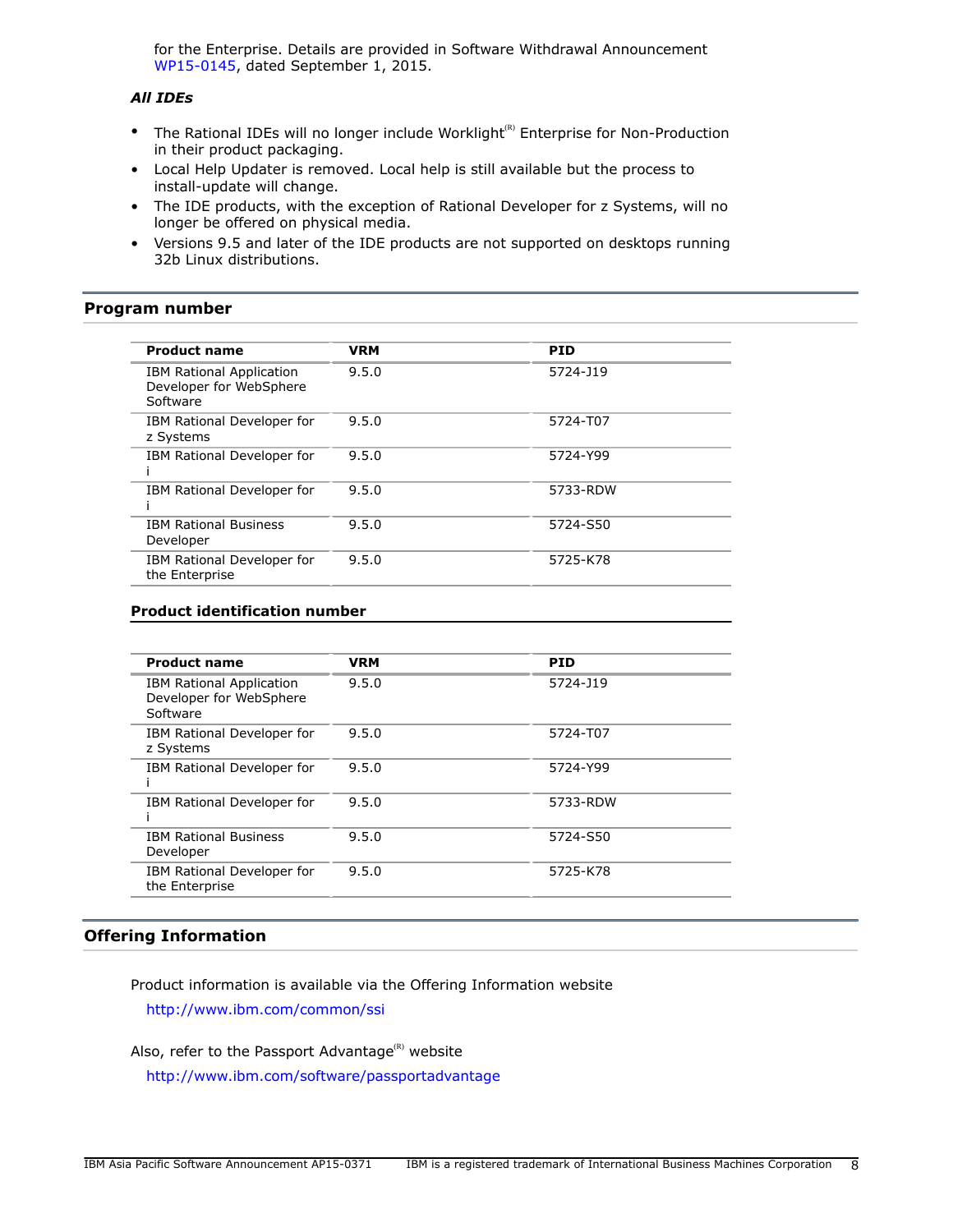# <span id="page-8-1"></span>**Publications**

The IBM Publications Center portal is located at

<http://www.ibm.com/shop/publications/order>

The Publications Center is a worldwide central repository for IBM product publications and marketing material with a catalog of 70,000 items. Extensive search facilities are provided. A large number of publications are available online in various file formats, and they can all be downloaded by all countries.

# <span id="page-8-0"></span>**Technical information**

## **Specified operating environment**

#### <span id="page-8-2"></span>*Hardware requirements*

Refer to the **System Requirements** tab of each of the relevant product pages:

Rational Application Developer for WebSphere Software

<http://www.ibm.com/software/products/en/application>

Rational Developer for z Systems

<http://www.ibm.com/software/products/en/developerforsystemz>

Rational Developer for i

<http://www.ibm.com/software/products/en/dev-ibm-i>

Rational Business Developer

<http://www-03.ibm.com/software/products/en/busdeveloper>

#### <span id="page-8-3"></span>*Software requirements*

Refer to the **System Requirements** tab of each of the relevant product pages:

Rational Application Developer for WebSphere Software

<http://www.ibm.com/software/products/en/application>

Rational Developer for z Systems

<http://www.ibm.com/software/products/en/developerforsystemz>

Rational Developer for i

<http://www.ibm.com/software/products/en/dev-ibm-i>

Rational Business Developer

<http://www.ibm.com/software/products/en/busdeveloper>

The program's specifications and specified operating environment information may be found in documentation accompanying the program, if available, such as a readme file, or other information published by IBM, such as an announcement letter. Documentation and other program content may be supplied only in the English language.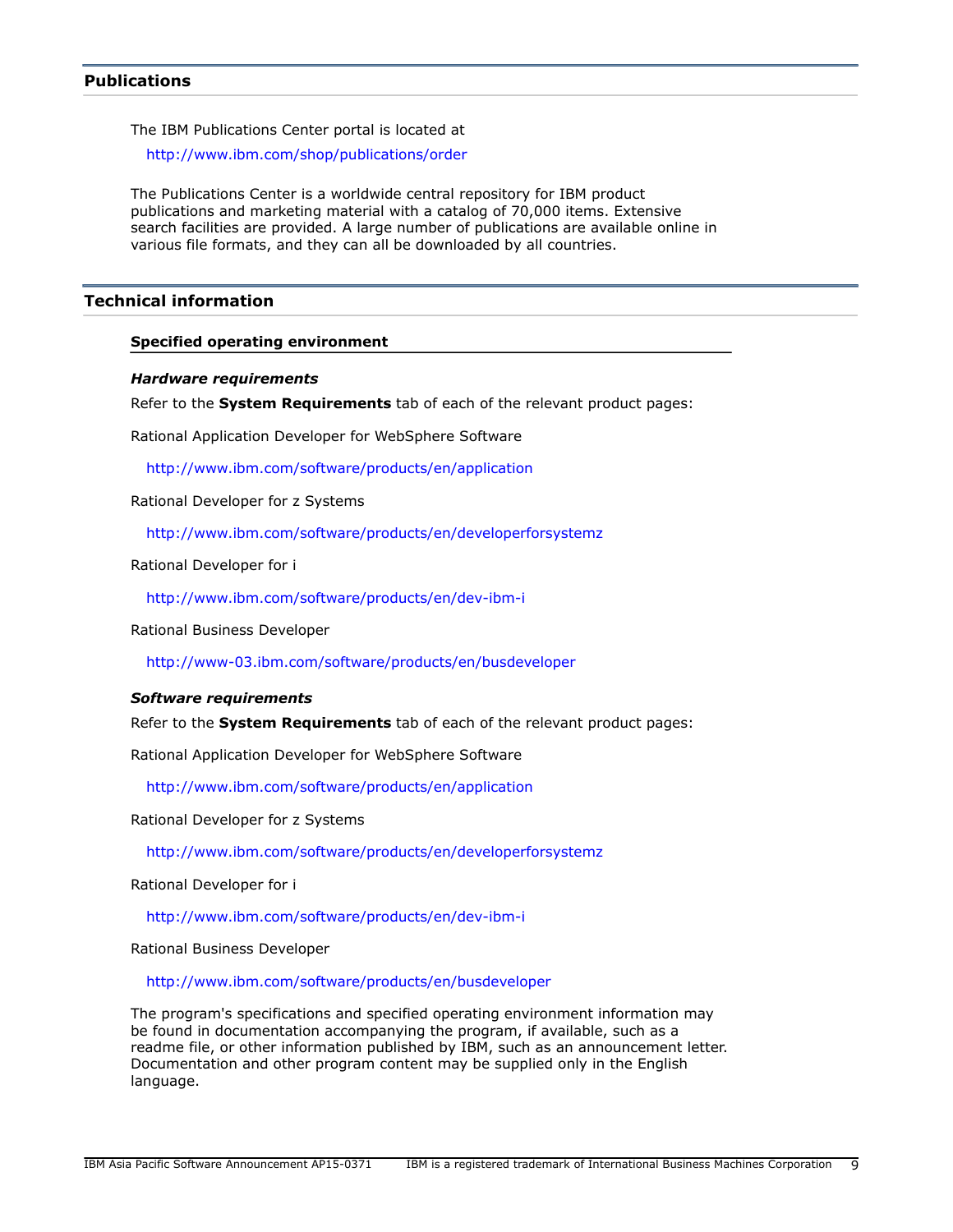# **Planning information**

# *Packaging*

- Rational Application Developer for WebSphere Software
- Rational Developer for z Systems
- Rational Developer for i
- Rational Business Developer
- Rational Developer for the Enterprise

# <span id="page-9-0"></span>**Ordering information**

| <b>Product name</b>                                                    | <b>VRM</b> | <b>PID</b> |
|------------------------------------------------------------------------|------------|------------|
| <b>IBM Rational Application</b><br>Developer for WebSphere<br>Software | 9.5.0      | 5724-J19   |
| IBM Rational Developer for<br>z Systems                                | 9.5.0      | 5724-T07   |
| IBM Rational Developer for                                             | 9.5.0      | 5724-Y99   |
| IBM Rational Developer for                                             | 9.5.0      | 5733-RDW   |
| <b>IBM Rational Business</b><br>Developer                              | 9.5.0      | 5724-S50   |
| IBM Rational Developer for<br>the Enterprise                           | 9.5.0      | 5725-K78   |

# **IBM Rational Developer for i (5733-RDW)**

| <b>Description</b>                                     | Media kit supply code |
|--------------------------------------------------------|-----------------------|
| RPG and COBOL Tools 9.5                                | 5829                  |
| RPG and COBOL Mod Tools and Java<br><b>Edition 9.5</b> | 5830                  |
| RPG and COBOL Mod Tools EGL Edition 9.5                | 5831                  |
|                                                        |                       |

## **Passport Advantage**

| <b>Program name/Description</b>                       | Part number |
|-------------------------------------------------------|-------------|
| IBM Rational Developer for z Systems<br>Media Package | BTONMML     |

## **Passport Advantage customer: Media pack entitlement details**

Customers with active maintenance or subscription for the products listed are entitled to receive the corresponding media pack.

| <b>Media packs description</b>                        | Part number |
|-------------------------------------------------------|-------------|
| IBM Rational Developer for z Systems<br>Media Package | BTONMML     |

This software license includes Software Maintenance, previously referred to as Software Subscription and Technical Support.

Extending coverage for a total of three years from the date of acquisition may be elected. Order the program number, feature number, and quantity to extend coverage for your software licenses. If maintenance has expired, specify the after license feature number.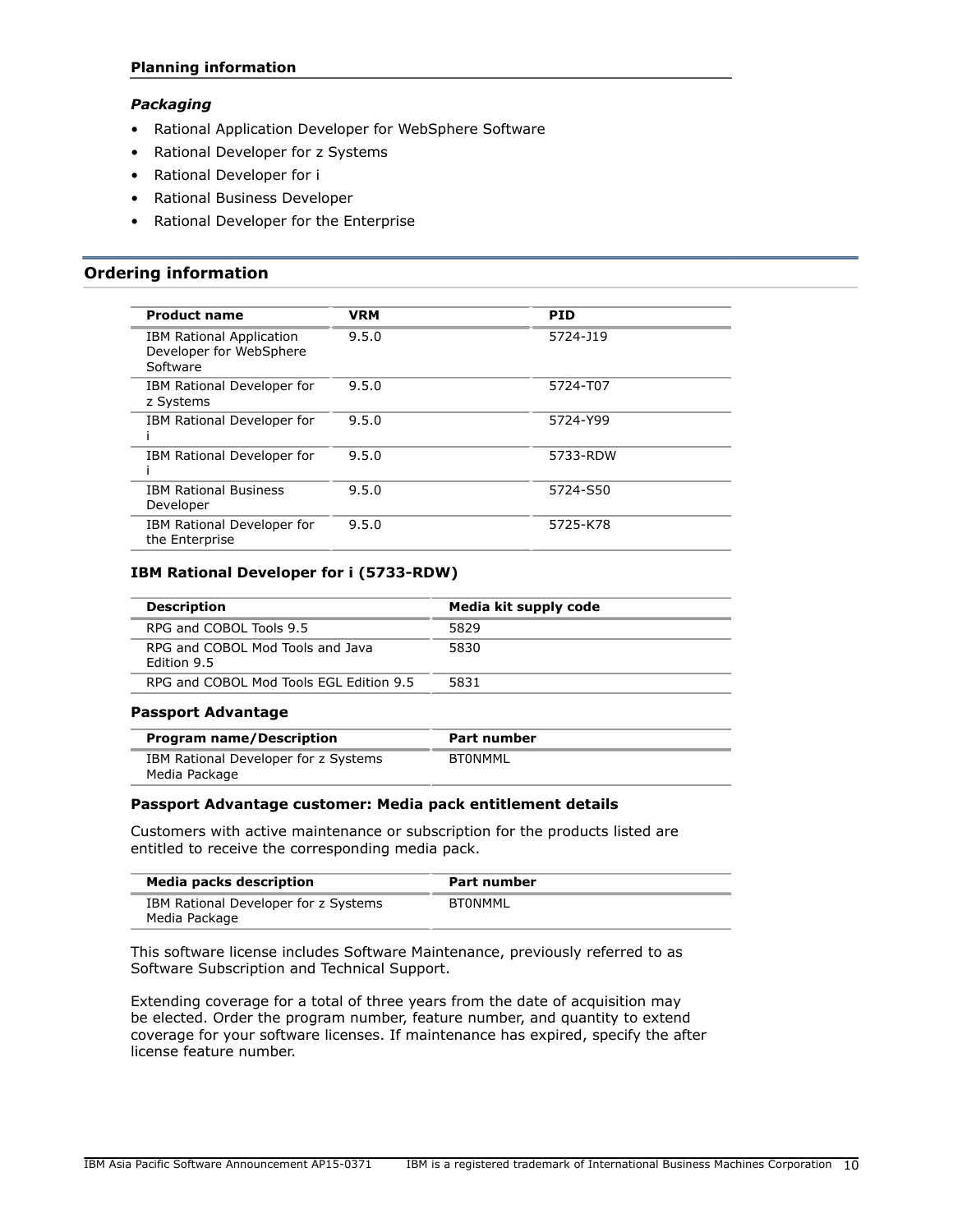# <span id="page-10-0"></span>**Terms and conditions**

The information provided in this announcement letter is for reference and convenience purposes only. The terms and conditions that govern any transaction with IBM are contained in the applicable contract documents such as the IBM International Program License Agreement, IBM International Passport Advantage Agreement, and the IBM Agreement for Acquisition of Software Maintenance.

#### **Licensing**

IBM International Program License Agreement including the License Information document and Proof of Entitlement (PoE) govern your use of the program. PoEs are required for all authorized use. Part number products only, offered outside of Passport Advantage, where applicable, are license only and do not include Software Maintenance.

This software license includes Software Subscription and Support (also referred to as Software Maintenance).

#### **Agreement for Acquisition of Software Maintenance**

The IBM Agreement for Acquisition of Software Maintenance (Z125-6011) applies for Subscription and Support (also referred to as Software Maintenance) and does not require customer signatures.

These programs are licensed under the IBM Program License Agreement (IPLA) and the associated Agreement for Acquisition of Software Maintenance, which provide for support with ongoing access to releases and versions of the program. IBM includes one year of Software Subscription and Support (also referred to as Software Maintenance) with the initial license acquisition of each program acquired. The initial period of Software Subscription and Support (also referred to as Software Maintenance) can be extended by the purchase of a renewal option, if available. These programs have a one-time license charge for use of the program and an annual renewable charge for the enhanced support that includes telephone assistance (voice support for defects during normal business hours), and access to updates, releases, and versions of the program as long as support is in effect.

| <b>Product name</b>                                                    | <b>VRM</b> | LI number     |
|------------------------------------------------------------------------|------------|---------------|
| <b>IBM Rational Application</b><br>Developer for WebSphere<br>Software | 9.5.0      | L-JWOG-9XENHA |
| IBM Rational Developer for<br>z Systems                                | 9.5.0      | L-GVOR-9VDOC  |
| IBM Rational Developer for                                             | 9.5.0      | L-JWOG-9XOOPA |
| <b>IBM Rational Business</b><br>Developer                              | 9.5.0      | L-MEVS-9XMSH2 |

## **License Information number**

The program's License Information will be available for review on the IBM Software License Agreement website

<http://www.ibm.com/software/sla/sladb.nsf>

#### **Limited warranty applies**

Yes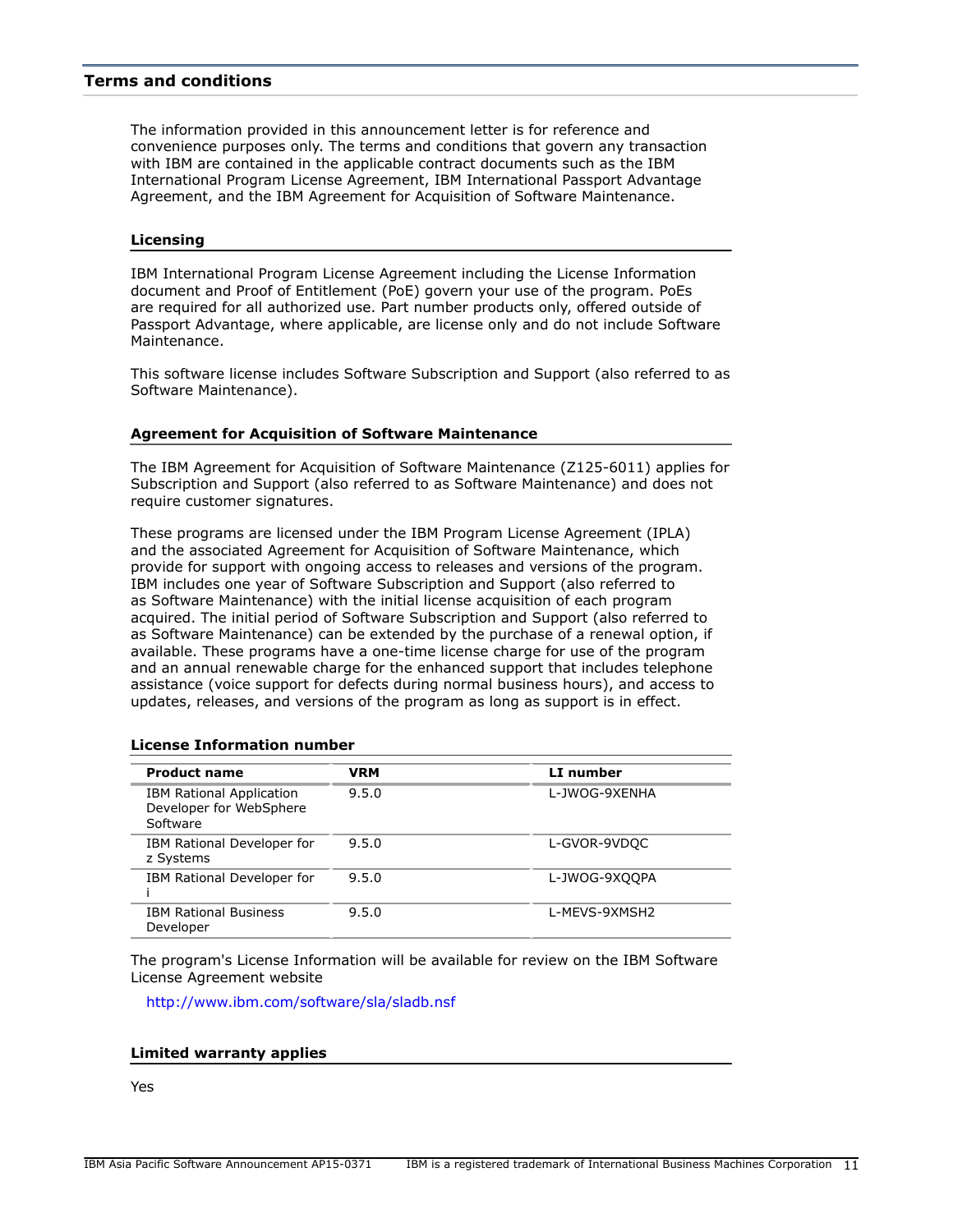## **Limited warranty**

IBM warrants that when the program is used in the specified operating environment, it will conform to its specifications. The warranty applies only to the unmodified portion of the program. IBM does not warrant uninterrupted or error-free operation of the program or that IBM will correct all program defects. You are responsible for the results obtained from the use of the program.

IBM provides you with access to IBM databases containing information on known program defects, defect corrections, restrictions, and bypasses at no additional charge. For further information, consult the *IBM Software Support Handbook*found at

## <http://www.ibm.com/support/handbook>

IBM will maintain this information for at least one year after the original licensee acquires the program (warranty period).

## **Money-back guarantee**

If for any reason you are dissatisfied with the program and you are the original licensee, you may obtain a refund of the amount you paid for it, if within 30 days of your invoice date you return the program and its PoE to the party from whom you obtained it. If you downloaded the program, you may contact the party from whom you acquired it for instructions on how to obtain the refund.

For clarification, note that (1) for programs acquired under the IBM International Passport Advantage offering, this term applies only to your first acquisition of the program and (2) for programs acquired under any of IBM's On/Off Capacity on Demand (On/Off CoD) software offerings, this term does not apply since these offerings apply to programs already acquired and in use by you.

## **Volume orders (IVO)**

No

## **Passport Advantage applies**

Yes, and through the Passport Advantage website at

<http://www.ibm.com/software/passportadvantage>

## **Software Subscription and Support applies**

Yes. Software Subscription and Support (also referred to as Software Maintenance), is now included in the Passport Advantage Agreement. Installation and technical support for the products announced in this announcement is provided by the Software Subscription and Support offering of the IBM International Passport Advantage Agreement. This fee service enhances customer productivity by providing voice or electronic access into the IBM support organizations.

IBM includes one year of Software Subscription and Support with the initial license acquisition of each program acquired. The initial period of Software Subscription and Support can be extended by the purchase of a renewal option.

While your Software Subscription and Support is in effect, IBM provides you assistance for your routine, short duration installation and usage (how-to) questions, and code-related questions. IBM provides assistance via telephone and, if available, electronic access, only to your information systems (IS) technical support personnel during the normal business hours (published prime shift hours) of your IBM support center. (This assistance is not available to your end users.) IBM provides Severity 1 assistance 24 hours a day, every day of the year. For additional details, consult your *IBM Software Support Handbook*at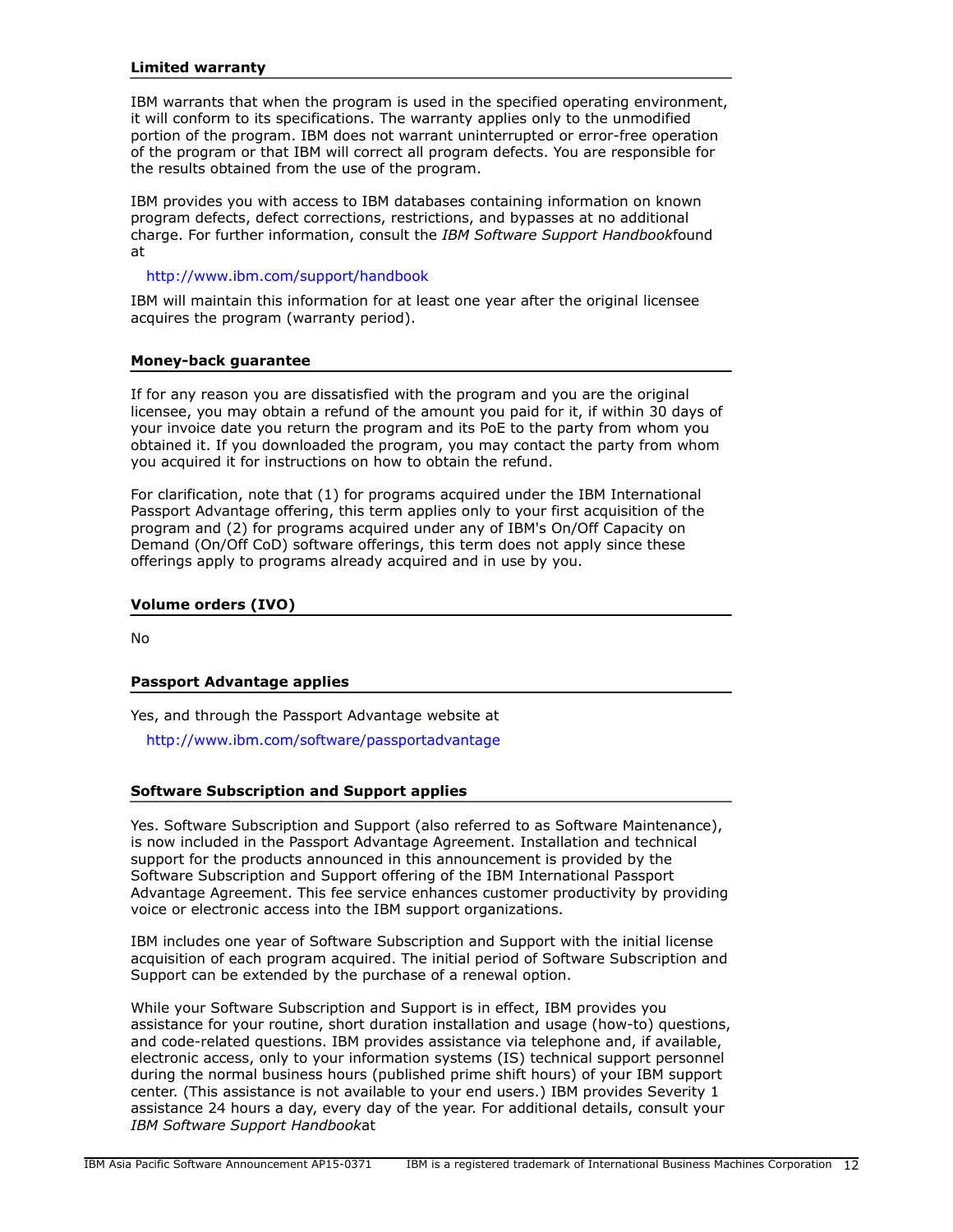#### <http://www.ibm.com/support/handbook>

Software Subscription and Support does not include assistance for the design and development of applications, your use of programs in other than their specified operating environment, or failures caused by products for which IBM is not responsible under this agreement.

For additional information about the Passport Advantage Agreement, refer to the Passport Advantage website at

<http://www.ibm.com/software/passportadvantage>

All distributed software licenses include Software Subscription and Support for a period of 12 months from the date of acquisition, providing a streamlined way to acquire IBM software and assure technical support coverage for all licenses. Extending coverage, for a total of three years from date of acquisition, may be elected.

## **Variable charges apply**

No

#### **Educational allowance available**

15%, to qualified educational institution customers.

## **Statement of good security practices**

IT system security involves protecting systems and information through prevention, detection, and response to improper access from within and outside your enterprise. Improper access can result in information being altered, destroyed, or misappropriated or can result in misuse of your systems to attack others. Without a comprehensive approach to security, no IT system or product should be considered completely secure and no single product or security measure can be completely effective in preventing improper access. IBM systems and products are designed to be part of a comprehensive security approach, which will necessarily involve additional operational procedures, and may require other systems, products, or services to be most effective. IBM does not warrant that systems and products are immune from the malicious or illegal conduct of any party.

# <span id="page-12-0"></span>**Prices**

The prices are unchanged by this announcement. Refer to Software Withdrawal Announcement [WP15-0145,](http://www.ibm.com/common/ssi/cgi-bin/ssialias?infotype=an&subtype=ca&appname=gpateam&supplier=872&letternum=ENUSWP15-0145) dated September 1, 2015,for information on removal of availability of new Floating User Single Install licenses for Rational Developer for the Enterprise.